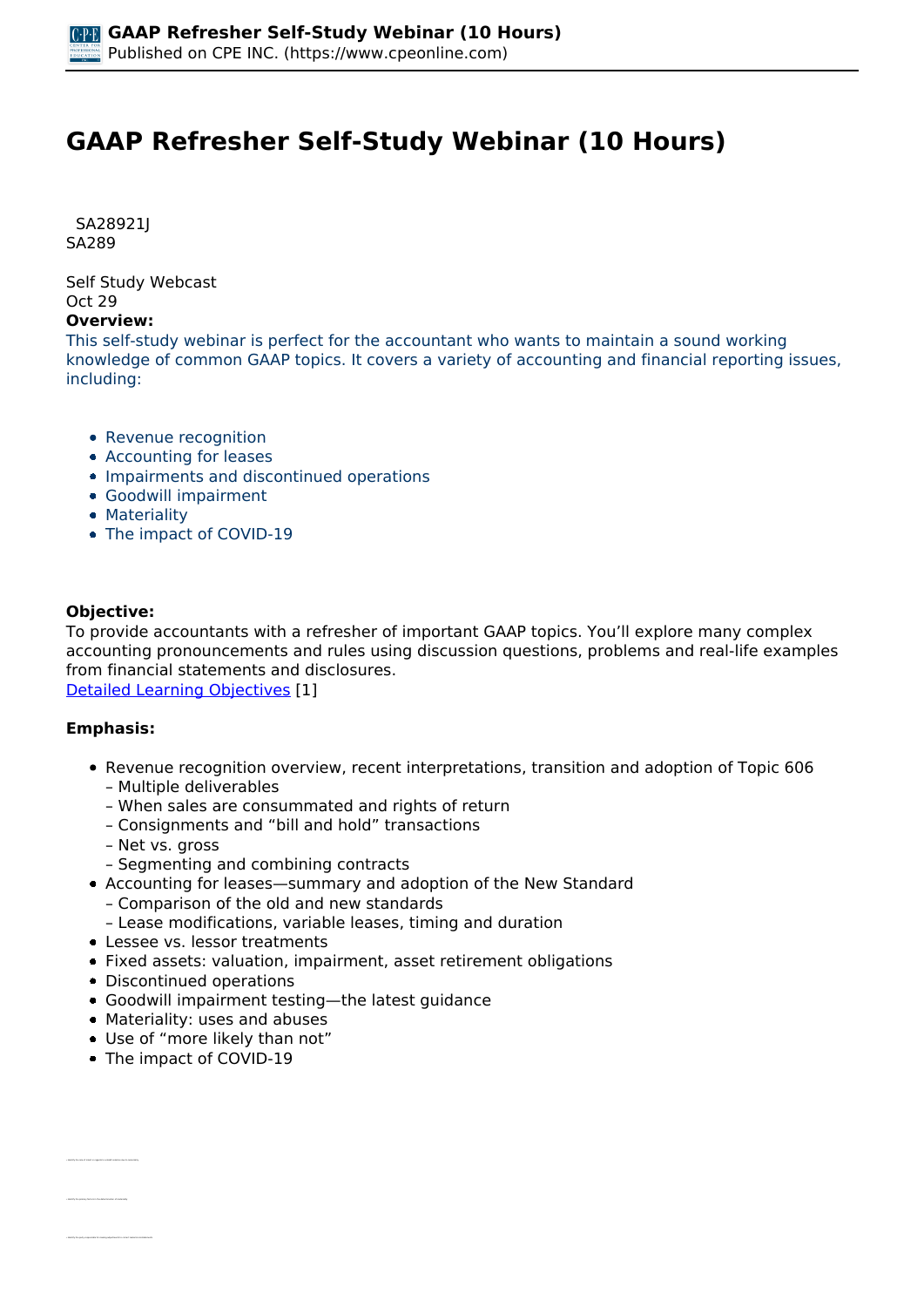

*Published on CPE INC. (https://www.cpeonline.com)*

| .<br>The state of the composed arrandment in the ASC in regards to the disclosure services of each topic                                                   |  |
|------------------------------------------------------------------------------------------------------------------------------------------------------------|--|
| the sales the "men-likely the cost" threshold is considered to be met                                                                                      |  |
| is advantage of the use of the HLTV standard on. the higher threshold of F&S S                                                                             |  |
| $\label{eq:2} In a spinon the initial distribution is a given in the graph.$                                                                               |  |
| $\label{eq:constrained} The equation \ for a point is a point in, a point is, a point is an integer.$                                                      |  |
| des hauften kannen auf gestellt gegen in annen magen maken an                                                                                              |  |
| $\gamma$ intertily the cost basis of a<br>such intitiler sale                                                                                              |  |
| $^{\circ}$ interily at a bat paint a long-local associated in consistent both for sale                                                                     |  |
| $\sim$ 100 KHz years and an arrest set of the $\sim$                                                                                                       |  |
| where its security a finite subject to the apparent state of $\mu$                                                                                         |  |
| identify the applicability of asset reformert abilipations to losse contracts.                                                                             |  |
| on long-load asset impairment test higgers                                                                                                                 |  |
| te steps for impairment testing of langularationers                                                                                                        |  |
| $\mathbf{B}$ , and $\mathbf{B}$ with unit equations and as profiles at                                                                                     |  |
| Trainer is a gap and write enlapsed a more places of the space of the space of $\Lambda$                                                                   |  |
|                                                                                                                                                            |  |
| point anywhite scenarios that could result in the reception of gentual                                                                                     |  |
| $\gamma$ function the set of account for qualital impairment<br>,,,,                                                                                       |  |
| $\gamma$ interestly spacefies observations of reporting and<br>a                                                                                           |  |
| interestly the acceptable methodologies for analysing panded to reporting units                                                                            |  |
| $\tau$ function the frequency with which gradual<br>botaticity tested for important                                                                        |  |
| $\label{thm:main} The region is the ideal point contains point for the same time density is positive very distinct for a single point in the other point.$ |  |
| $\ast$ identify the changes to accusating for guariali impairments under AE4 2017.04                                                                       |  |
| $\gamma$ interly the sum of spain of the new momen reception standard                                                                                      |  |
| $\gamma$ interly the effect of the moment reception standard on abeliances.                                                                                |  |
| $\gamma$ interfy the scape of the months reception standard                                                                                                |  |
| sty the lasters industing that a guasiar service performance obligation is distinct from other performance obligations within the context of a context     |  |
| $\gamma$ interfy the rate of materiality in the separate identification of particulars and gations.                                                        |  |
| $\bullet$ is<br>locally the implications of a principal and agent relationship in regards to receive recognition                                           |  |